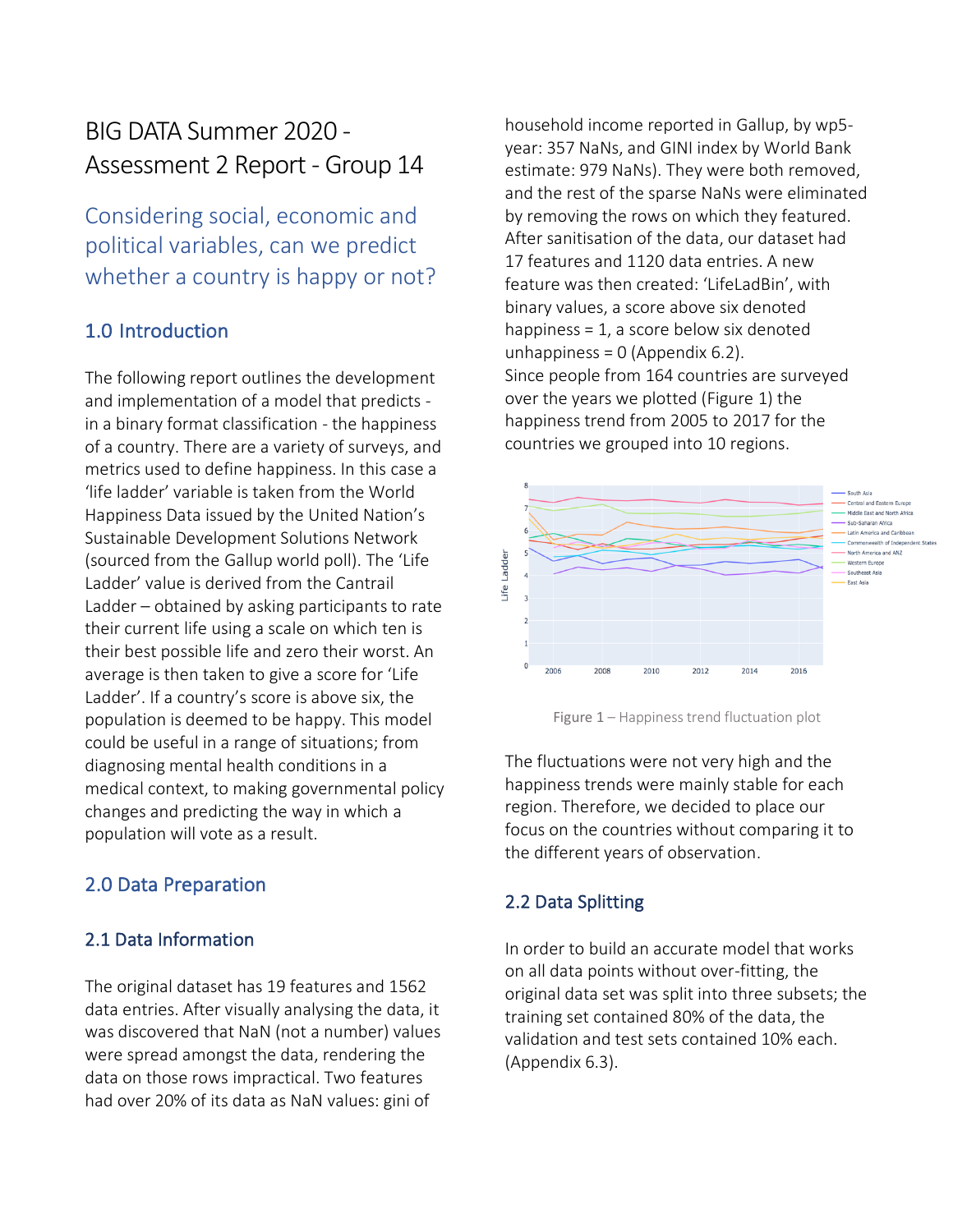## 2.3 Undersampling

A histogram was created (Figure 2) to display the distribution of the training set for descriptive analysis (Appendix 6.5 for the code).





This showed that the training data for the 'Life Ladder' feature had a higher density at numbers lower than our threshold, and needed to be undersampled. 'Unhappy people' was the majority class, so this class was undersampled to balance the data. Before undersampling, there were 262 'happy' data points and 634 'unhappy' data points; after implementing the code (Appendix 6.4) there were 262 of both, meaning we had a balanced training set that would output a fair model. The same was done to the validation set.

## 3.0 Models

#### 3.1 Logistic Regression

If a logistic regression analysis was carried out on the original unbalanced dataset, it could predict 'not happy' every time and achieve 70.8% accuracy. This is a benchmark to compare the final unbalanced test set to. However, as the

training and validation set had been balanced, a higher accuracy needed to be achieved.

A backward selection model was also tested (Appendix 6.20). Variables were removed until there was no improvement to the accuracy of the model. However, when comparing the accuracies from the backward and forward selection models, the forward selection model gave better results and was used to select the features used in logistic regression (Appendix 6.7). The least absolute shrinkage and selection operator was also used with a L1-norm and changing the C value. The selection process (with (C=1e9)) was chosen to avoid having unnecessary features. This led to the selection of the 6 features listed below:

(['Healthy life expectancy at birth', 'Positive affect', 'Social support', 'Generosity', 'Standard deviation/Mean of ladder by country-year', 'Standard deviation of ladder by country-year'],

The model built using these features produced 78.8% accuracy in the validation set (Appendix 6.8) and 83.0% accuracy in the test set (Appendix 6.9).

## 3.2 Decision Trees

Decision tree was used as a greedy model that made a locally optimal decision at each step, to get a global optima at the end. The impact of depth and the impurity on the accuracy of the model was plotted for both the training and validation sets (Appendix 6.10). As the model was made more complex, the accuracy of the training set kept on increasing while the validation accuracy was the highest between 3 and 5 features (Figure 3). Many combinations of depth were explored and a depth of 3 was chosen as it provided the best accuracy without overfitting the data.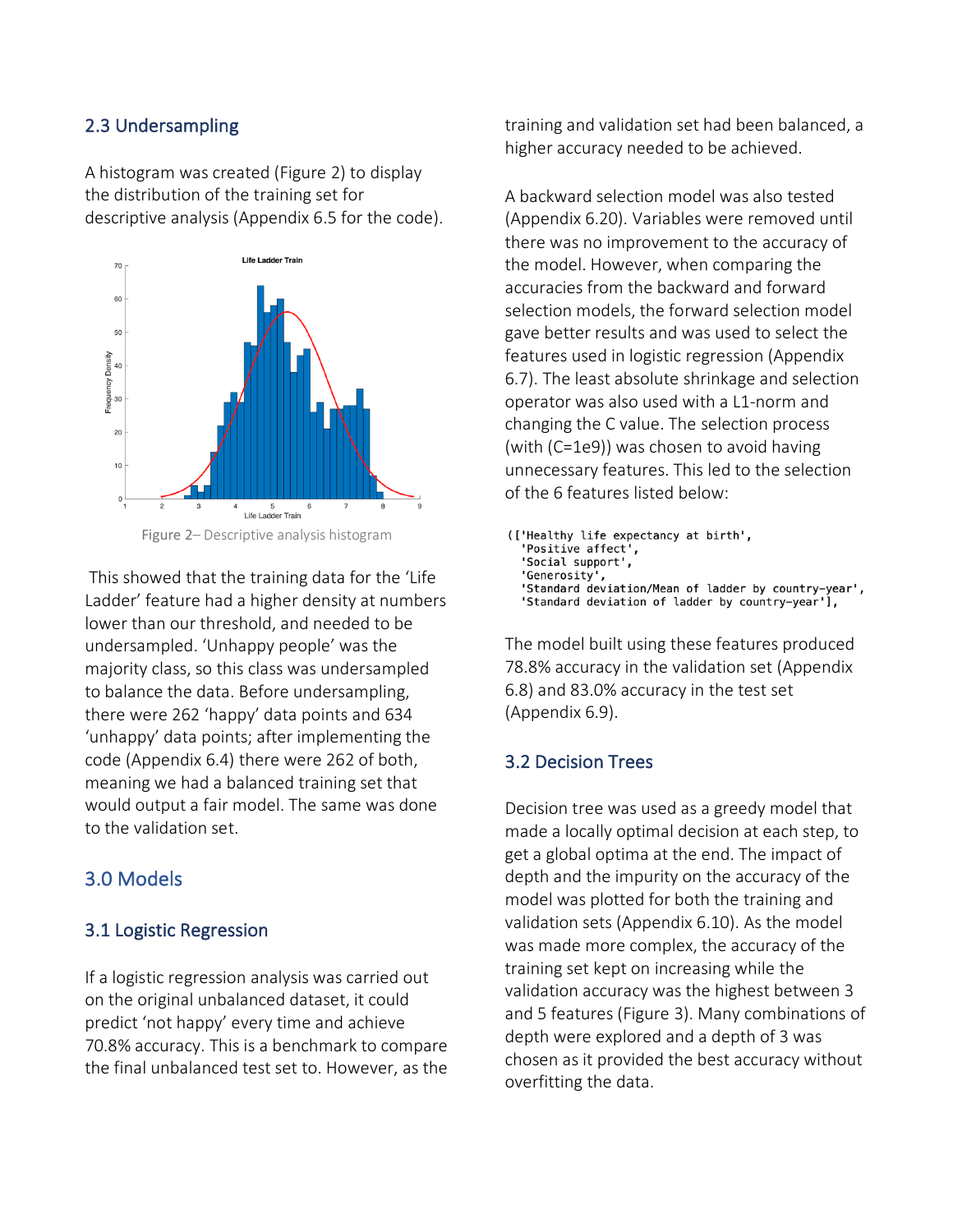

The analysis started at the top of the tree and then going left or right according to the gini impurity that measures the probability of incorrect cases, this process gave us a "leaf node" with the lowest gini number (close to 0).



Figure 5 – Decision tree plot

#### 3.3 Random Forests

To finally analyze the performance of our model, we ran the validation data sets with Random Forests. The Random Forests ran with a depth of 3 and with a minimum impurity decrease (MID) of 0.01 - many combinations of depth and MID were tested but the one which gave us the best accuracy in the end was kept. Our model achieved the following accuracies: 88.4% for the validation set and 87.5% for the test set (Appendix 6.16).

|           | <b>Validation Set</b> | Test Set     |
|-----------|-----------------------|--------------|
| Precision | 0 778                 | <u>በ 750</u> |
| Accuracy  | 0.884                 | 0.875        |
| Recall    | <u>በ 848</u>          | N 800        |

Table 1 – Results (more in Appendix 6.16)

#### 3.4 Support Vector Machines

A support vector machine is a discriminative classifier, which allows us to validate the models we have used previously. Our validation data sets were run with SVM (using the hyper parameters C=1, gamma = 0.005 Appendix 6.17) and the following accuracies were achieved: 87.9% for the validation set (Appendix 6.18) and 78.6% for the test set (Appendix 6.19). These are similar values that our logistic regression model produced, validating our previous manual models.

#### 4.0 Results and Analysis

| Model                      | <b>Validation set</b> | Test set |  |
|----------------------------|-----------------------|----------|--|
|                            | accuracy              | accuracy |  |
| <b>Logistic Regression</b> | 78.8%                 | 83.3%    |  |
| <b>Decision Tree</b>       | 88.4%                 | 58.9%    |  |
| <b>SVM</b>                 | 87.9%                 | 78.6%    |  |
| <b>Random forest</b>       | 88.4%                 | 87.5%    |  |

Table 2 – Summary of findings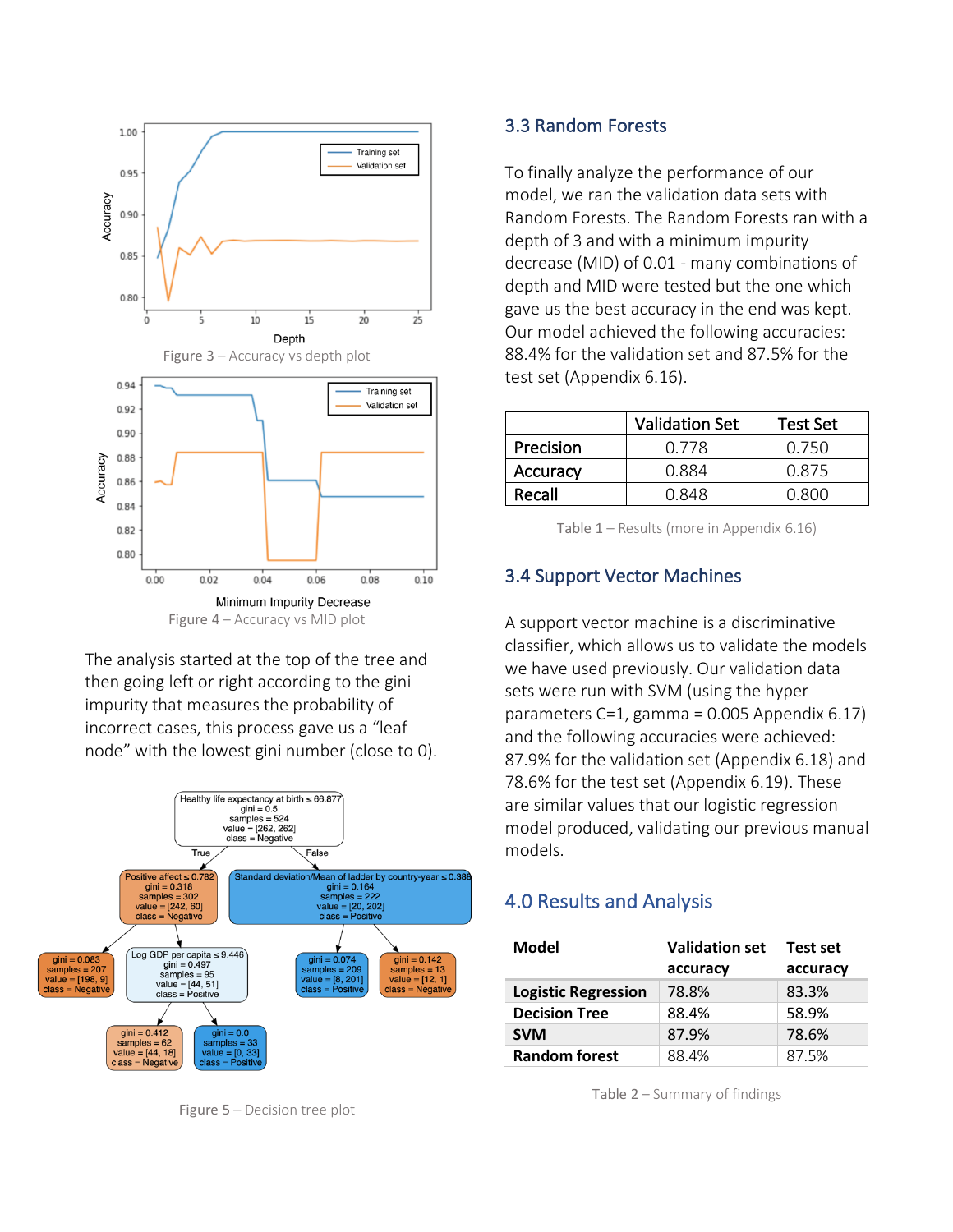#### 4.1 Logistic regression

Through forward selection of features, the logistic regression model showed that the following features were most influential in predicting happiness: 'Healthy life expectancy at birth', 'Positive affect', 'Social support', 'Generosity', 'Standard deviation/Mean of ladder by country-year' and 'Standard deviation of ladder country-year'. The difference in accuracy between the validation and test set was only 4.2% - this shows that the model has not overfitted. The accuracy of this model on the test set was 83.0% - this is significantly higher than the original 70.8 %, but not the highest accuracy of all our models

### 4.2 Decision Tree

Based on gini values, the decision tree selected the following features: 'Healthy life expectancy at birth', 'Positive affect', 'Standard deviation/Mean of ladder by country-year' and 'Log GDP per capita'. The first three features in this list are consistent with the logistic regression model. The training data was initially split between whether or not a country had a healthy life expectancy at birth. If that country did, the positive affect for that country was analysed, and a second split carried out. This process was continued for a depth of 3. The final ginis were in a range of 0 to 0.412 - there were two pure leaf nodes (ginis of 0.0 and 0.074) whereas the rest were impure. The accuracy on the validation set for the tree was high (88.4%), whereas the accuracy for the test set was relatively low (58.9%). This implies that the tree was potentially over-fitting, which is addressed in the implementation of Random Forests.

### 4.3 Random forests

The random forest model was created to assess the quality of the selection of features of the decision tree shown above. The random forest model runs a number of randomly created decision trees (the optimal number of tree number is 14 and was computed in the Appendix 6.14) and combines the results, to determine the most accurate prediction. Our random forest model gave an accuracy of 87.5% for the test set, which was higher than that of the decision tree. This is predictable due to the tendency of decision trees to over fit.

## 4.4 Analysis

Our models consistently show that having a healthy life expectancy at birth is the most significant feature (validated with a relatively low p-value: Appendix 6.25) when predicting whether or not a population will be happy. However, it is also interesting to consider the other features highlighted by forward selection, such as social support and generosity - the prominence of these features imply that physical and mental support in society play a larger role in the happiness of a population than other more concrete metrics, such as 'Log GDP per capita'. This information could prove useful for a government looking to make changes to improve the general happiness of its people.

The limitations of our model include the fact that it is only applicable to the countries and areas involved in the data collection - whilst the list is extensive, it is not quite worldwide (there are 195 countries in the world as opposed to the 164 in the dataset). The use of 19 specific features is also a limitation, as the results of our models can only predict happiness based on these metrics, so a wider set of features (like access to education, medical services...) in the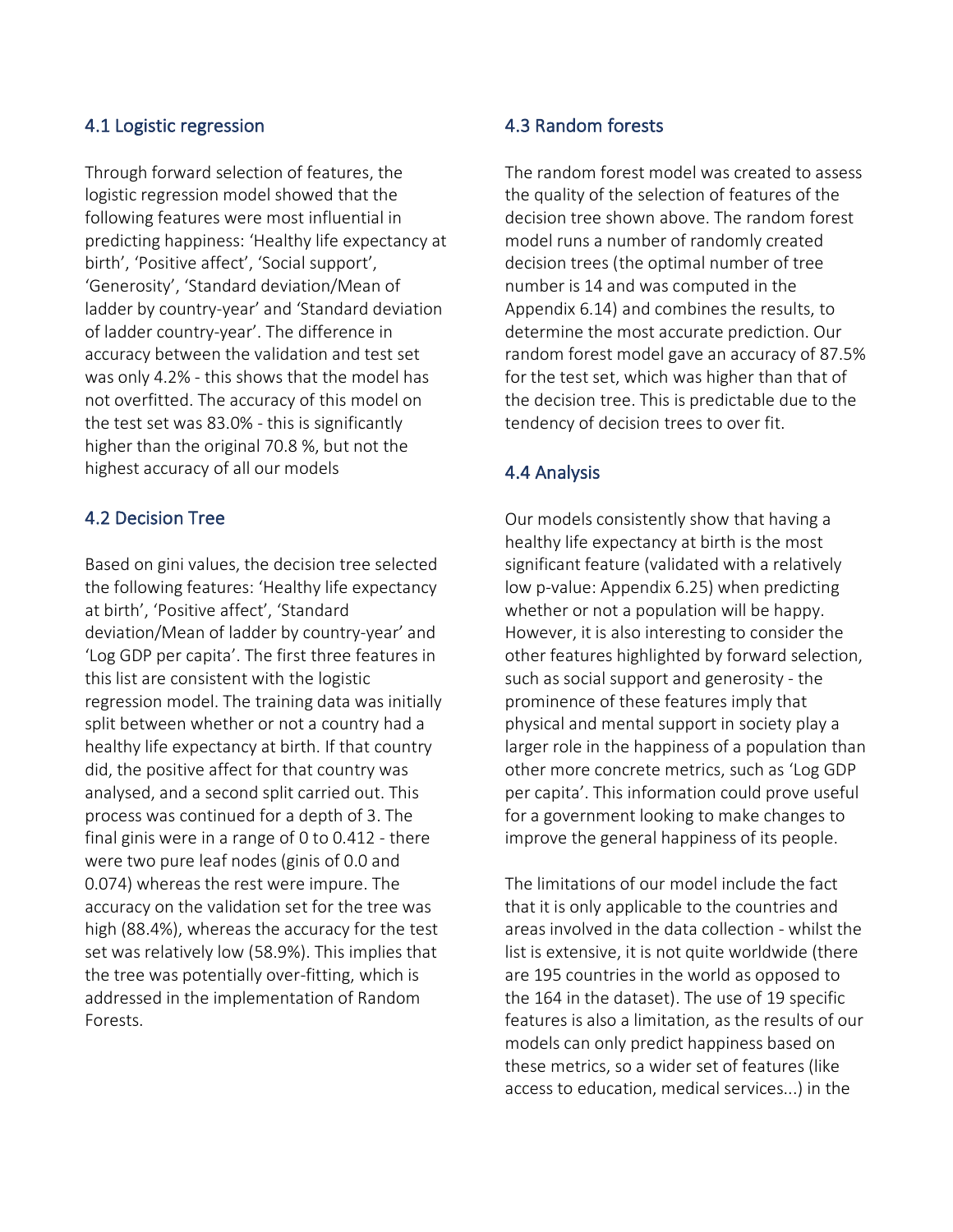initial survey would have maybe improved our model.

Finally, using a category system other than the binary 'happy' or 'not happy' would have been more insightful, with our model predicting happiness on a scale, more conclusions could be drawn. For example, making the happiest country: Finland, a benchmark to compare it to other happy countries and seeing what social, economic and political features made the overall difference.

However, we were constrained by our research that provided us with the information that a Life Ladder score of 6 is the threshold above which people are deemed happy - for this reason we used a binary system, rather than a continuous.

# 5.0 Conclusion

After many trials, we have designed a model which gives improved predictions of whether a population is happy or not, and the factors that affect happiness most were uncovered. To get a tangible visualization of the life ladder distribution as well as its correlation with the socio-economic and geopolitical context, we have created a geographical visualization of happiness with a heat map with a gradient range between 3 and 8 (Figure 6).

Another heat map was plotted with the binary life ladder showing the countries that are happy in yellow and unhappy in blue - Appendix 6.21.

We have established a model that produces more false negatives and a lower recall. This result is better than getting more false positives because it is safer to predict that people are unhappy to push governments and the United Nations to act by reducing conflict and achieving peace for a better well-being of the population.

Another interesting application of this model could be uncovered as a result of recent events - in the wake of Covid-19, the dire economic situation that many countries face could lead to a severe decrease in happiness globally due to factors such as job loss and inability to travel. Our model could help governments to consider and include other factors to improve general happiness, and therefore maintain the population's wellbeing.



Figure 6 – Happiness heat map

Word count: 1954